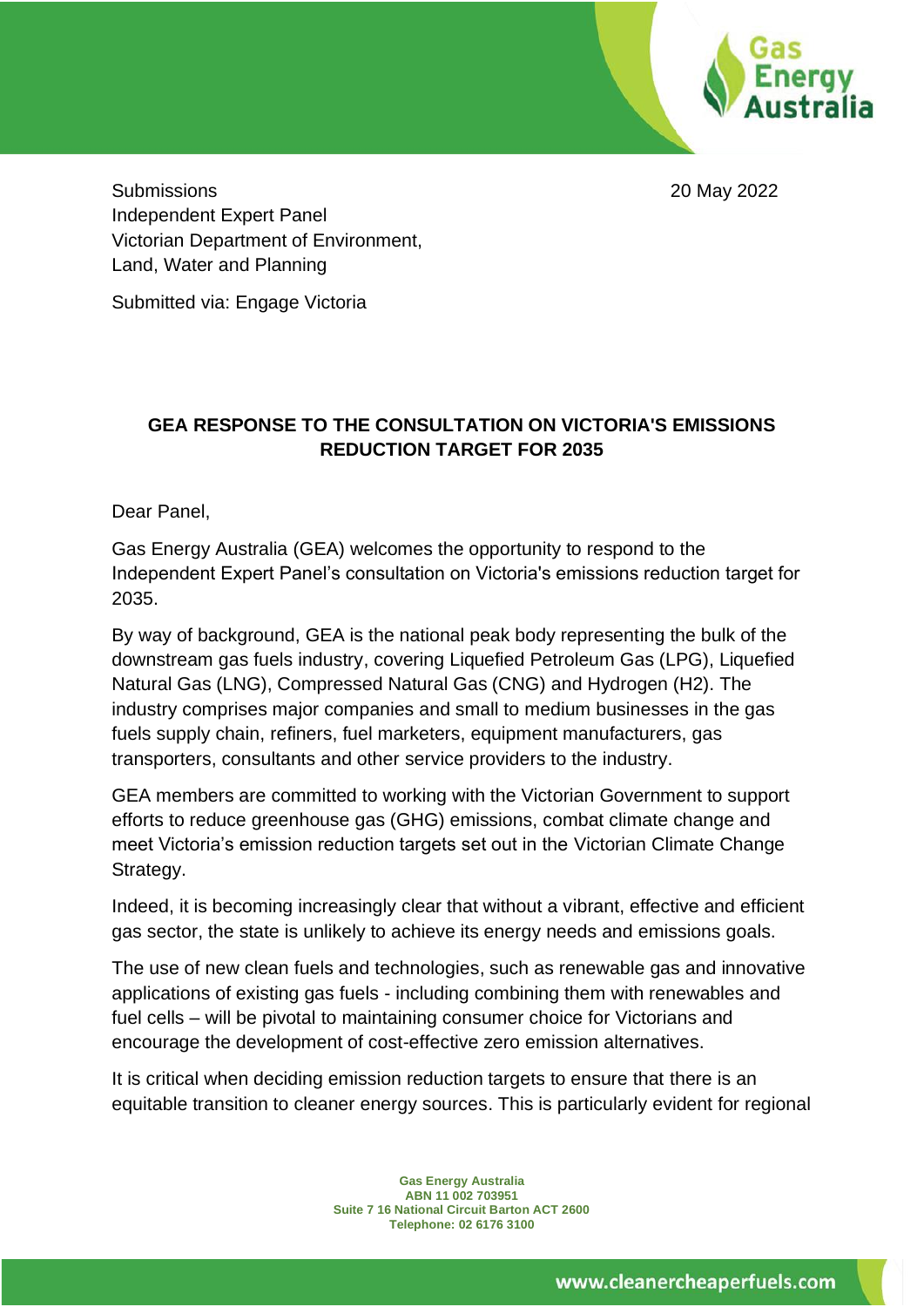

communities where there are fewer options to deliver energy affordability, safety, security and reliability for all users.

GEA's responses to the survey questions are detailed below.

• **What three things do you think will cut Victoria's emissions the most in the period 2031-2035?**

### Transition to renewable gases

The gas industry is already on its own decarbonisation journey, low emission fuels, such as LPG and natural gas have the ability to maintain reliability of supply and reduce emissions cost effectively. Meanwhile renewable gases, such as biogas, renewable LPG, renewable dimethyl ether (DME), renewable hydrogen and renewable ammonia will become more readily available in the future. The increasing use of these gases will help Victoria meet its climate and emission targets, while helping to maintain current benefits gas fuels provide as a stationary energy source and in generating electricity to fill the void left by coal.

Gas providers have begun offering blended gas products including the Hyp SA project, run by Australian Gas Infrastructure Group, blending some 5% green hydrogen into its gas distribution network, servicing more than 700 homes.

The Sydney Water/Jemena biomethane-to-gas project, which will see thousands of Sydney homes and businesses using renewable green gas for cooking, heating and hot water, is already well advanced.

Gas blending helps to reduce the emissions associated with gas use by blending biomethane, renewable DME and hydrogen into gas tanks and pipeline systems as part of a long-term effort to reduce the emission intensity of producing and consuming gas. This is a key factor in the gas sector's transition to net zero emissions.

With the same chemical composition as existing portable gases, net zero and renewable gases will be able to tap into Australia's vast network of portable gas infrastructure. The continuing use of this infrastructure represents a significant cost saving for consumers. In addition, the ability to use this existing infrastructure for renewable and net zero gases provided continuity across the entire system – underpinning lower costs, zero additional carbon footprint and maintaining workforce skills, training regimes, safety and technical standards.

GEA members have already committed to developing a long-term strategy for the industry to reach net zero emissions by 2050, with the ability to meet interim targets such as 2035 and 2045.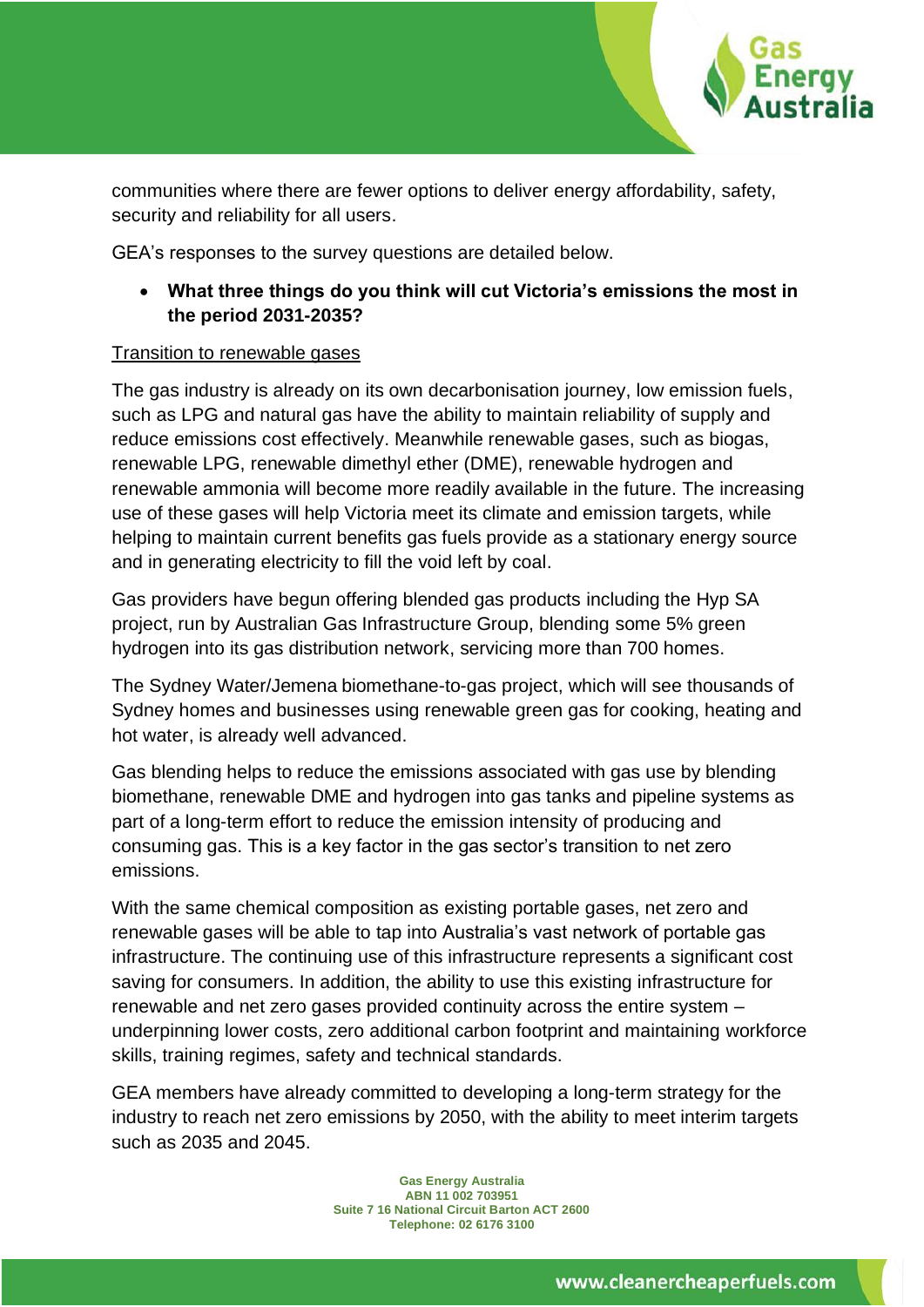

#### Heavy transport fuel switching

With transport accounting for around 22 percent of total emissions in Victoria, there is significant scope for this sector to contribute substantially to the Victorian Government's objectives to reduce emissions and meet interim climate targets. Gas powered transport solutions utilise proven low emission technologies currently available and offer a number of advantages for operators.

Not least of all:

- superior cost-effectiveness against electrification, resulting in a cheaper fuel source,
- cleaner energy as the inputs and construction of new networks add costs and carbon in the delivery of electrification, which is not required when using the existing gas distribution network, and
- greater fuel security and reliability of supply, reducing the burden on an everincreasing load of electricity, which is forecast to become unmanageable, especially as gas is in abundance in Australia.

The chart below demonstrates typical emissions reduction from using gas fuels to power heavy transport compared to the most common heavy transport fuel, diesel.

|                                     | <b>DIESEL</b> | <b>GAS FUELS</b> |
|-------------------------------------|---------------|------------------|
| <b>Carbon Dioxide (CO2)</b>         |               | 23% lower        |
| Nitrogen Dioxide (NO <sub>x</sub> ) | X             | $75\%$ lower     |
| <b>Particulate Emissions</b>        |               | 90% lower        |
| Sulfur Oxide (SO <sub>x</sub> )     |               | 99% lower        |

S*ource: Rare Consulting Pty Ltd, National Alternative Transport Fuels Forums – Synopsis, June 2011, http://www.qgc.com.au/news-media/NewsDetails.aspx?Id=55783*

As our reliance on diesel for heavy vehicles continues to grow, by 2040, heavy vehicle diesel fuel consumption is predicted to grow by 56 per cent on 2016 levels.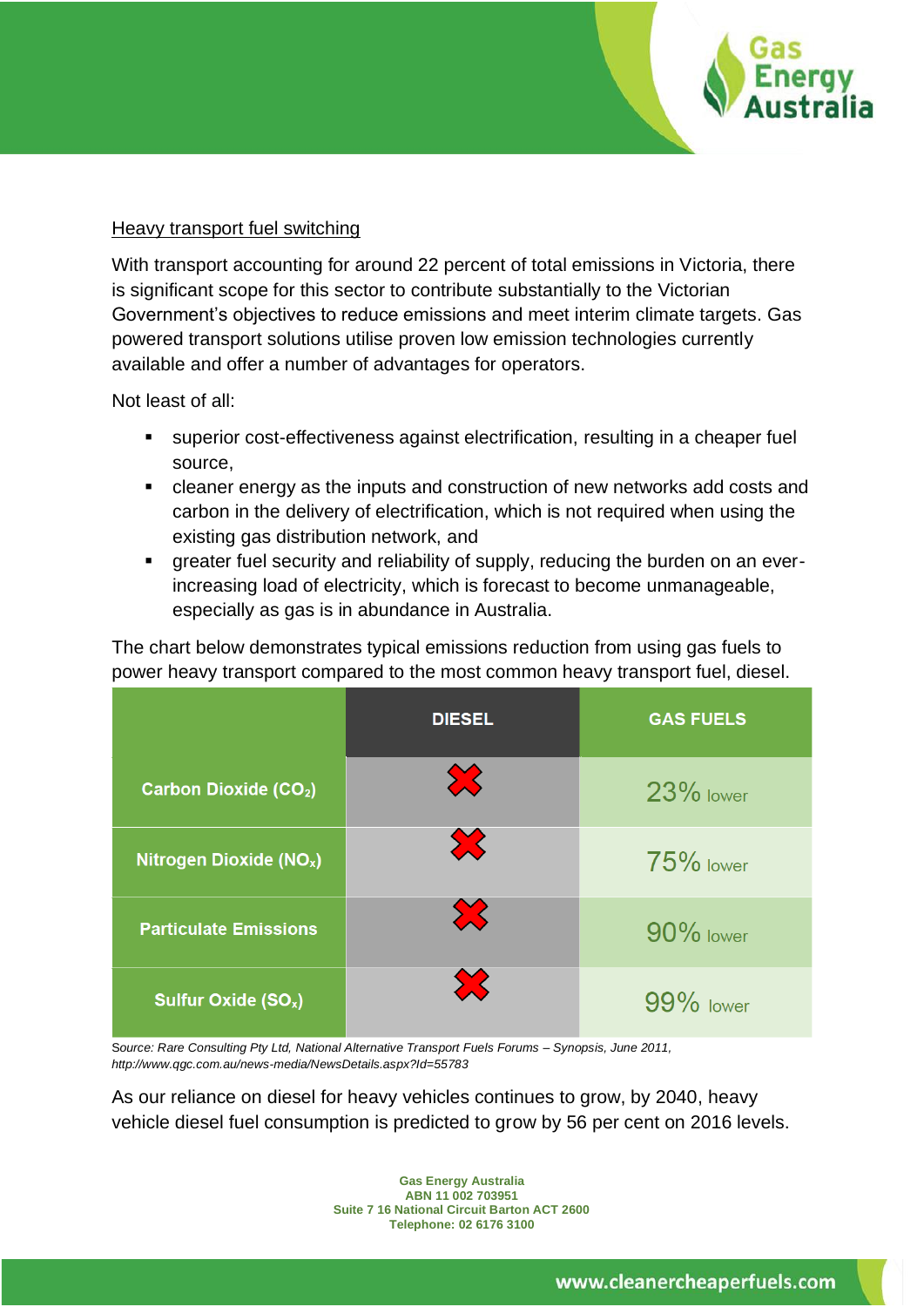

Two points are clear. Firstly, heavy transport is one of the most difficult sectors to decarbonise. Secondly, conventional heavy vehicles will continue to be the most popular and widely available means of transporting goods around Australia, certainly for the foreseeable future. Seizing renewable gas fuels as a drop-in solution, adopting gas-powered heavy vehicles can provide real and immediate benefits.

These very real environmental benefits of using gas can be realised now, and will improve over time as renewable, net zero gases become more widespread. Renewable gases, such as biogas and hydrogen, that utilise existing transport infrastructure, offer a clear advantage of affordable, reliable net zero emissions energy for vehicles.

Internationally, there are already numerous examples of bio and renewable gas fuels contributing to large emissions reduction for heavy vehicles.

The use of biogas as a transport fuel is consistently increasing with Sweden setting a goal of a fossil-fuel free transport sector by 2030, with biomethane identified and applied as pivotal to achieving this ambition.

The greater use of decarbonised gases for Victoria's transport sector can contribute to cost-effective emissions reduction in the medium to long term. And, further, the use of biomethane for transport applications is compatible with natural gas-fuelled infrastructure and technologies. Therefore, presenting the capacity to accelerate the reduction of emissions with at a fraction of the additional costs.

### Gas backing up renewables

In order to generate zero emission electricity, gas fuels are, and will increasingly, be used as a vital back-up fuel for electricity generators. This is especially that case for hybrid renewable energy systems in remote locations. As the supply of renewable energy (wind and solar) is inherently intermittent, i.e. the sun only shine half of the day, sometimes less, and the wind blows when it will, it is critical that these systems be supported by reliable, affordable, renewable and, ultimately, net zero energy sources – namely, gas.

Victoria's Western Water organic food waste facility at Melton Recycled Water Plant, generates biogas for renewable energy use on-site. LPG is used as a back-up fuel at the site to increase the energy content of the biogas so it can be used to generate renewable energy without the need to flare.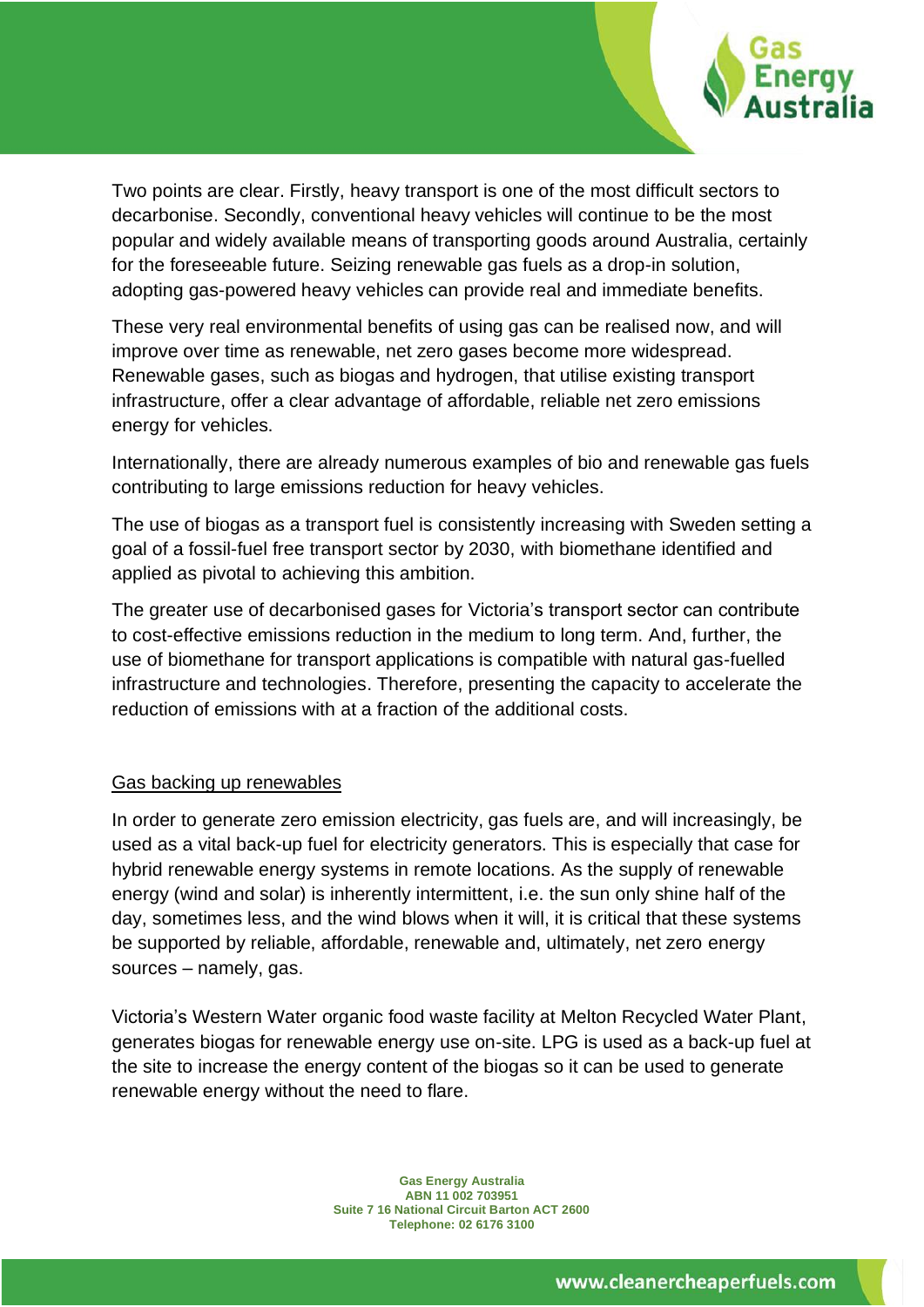

When the volume of biogas produced is low, the facility can use the back-up LPG to generate the full capacity of the turbines to participate in the wholesale market when there is a good pricing signal.

### • **What benefits can you see in a low emissions economy for Victoria in 2031-2035?**

### Increased fuel security

GEA considers fuel and energy security to be a critical issue and supports initiatives to increase fuel security through fuel diversity. Australia's growing dependence on imported oil for major industries like transport and manufacturing is not sustainable in the long-term and runs contrary to the emerging need for self-sufficiency. As we have seen recently, disruptions to vital shipping routes due to natural disasters or regional conflict quickly impact on major domestic services. A diversification of Victoria's fuel profile to make greater use of domestically-produced fuels, including LPG, LNG and CNG and renewable gases, provides enormous benefits in terms of increasing fuel security and overall energy security.

### Air quality improvements

Greater use of low and zero emission gases in both transport and stationary energy applications delivers a cleaner environment, with reduced pollutants and emissions improving air quality. Encouraging the use of cleaner alternatives through fuel switching to gas should be seen as an affordable way to improve Australia's air quality and reduce significant threats to human health posed by stationary and heavy vehicle emissions.

## • **What challenges might Victoria face in reducing emissions in the period 2031-2035?**

### Regional and remote areas

In pursuing emissions reductions and mechanisms to achieve lower and, ultimately, net zero emissions, many jurisdictions have focused on greater electrification as a way to achieve these objectives. It is clear that electrification is, and will continue, placing extra load on an electricity network already under pressure from increasing reliance on intermittent renewable energy.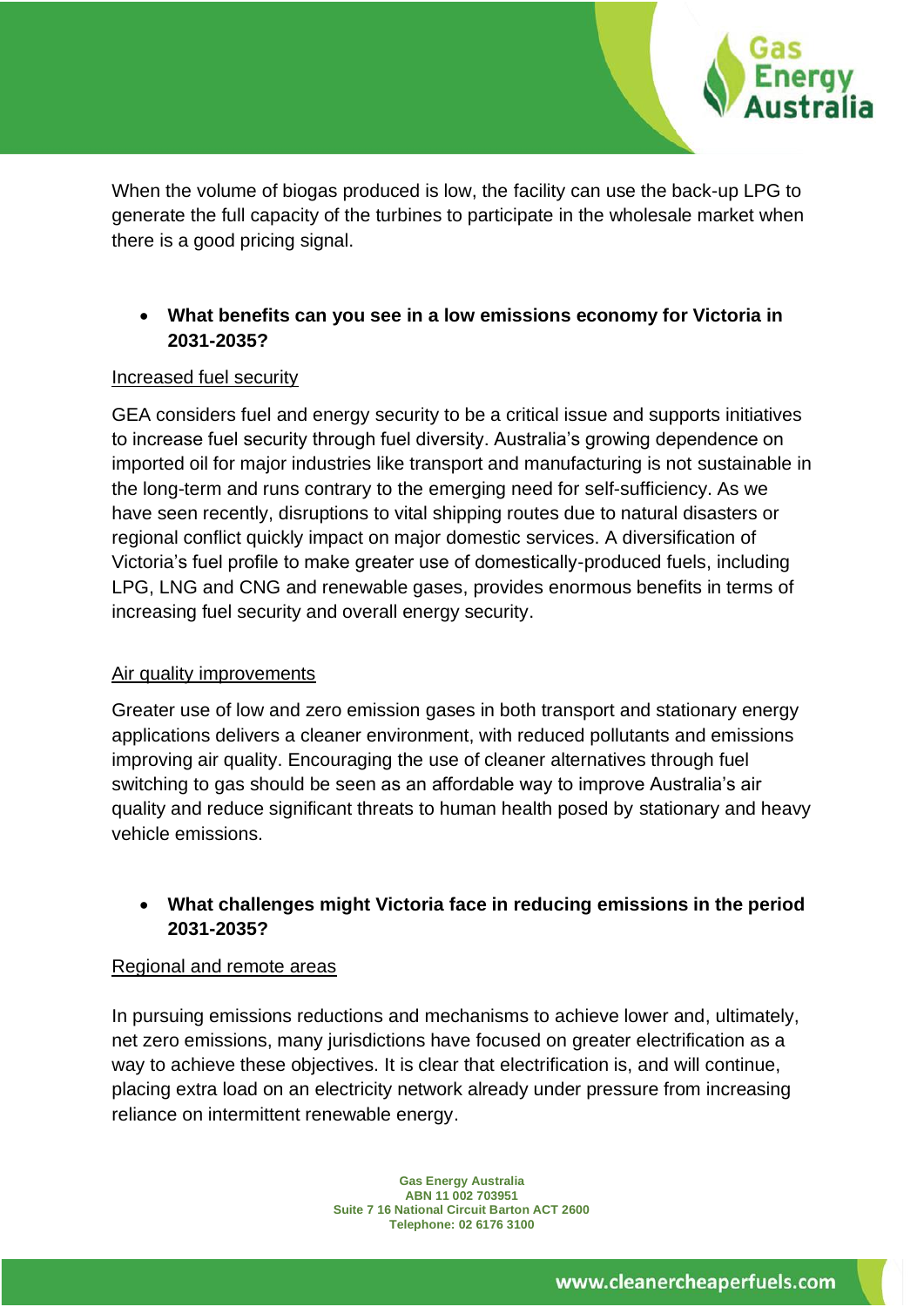

This poses specific issues for regional communities. In particular, there needs to be further exploration of the impacts of increased electrical load from greater use of electric appliances and vehicles in edge-of-grid areas (where around 28,000km of Single Wire Earth Return powerlines exist in Victoria<sup>1</sup>). This detrimental impact will only be exacerbated on the back of increasing electric vehicle use in regional and remote areas, when implemented in addition to policies that push to electrify households and businesses.

# • **How could Victoria overcome potential challenges to reducing emissions in 2031 - 2035?**

GEA considers that regional and rural off-grid areas should be supported in reducing their output of carbon emissions and switching to lower emission solutions. Providing incentives for regional consumers and communities to utilise renewable and net zero gases as they become widely available will help relieve pressure on the electricity grid, while also reducing emissions. This should include expansion of Victoria's Renewable Energy Auction Scheme and financial incentives for regional communities to incorporate renewable gases, to facilitate switching from diesel to lower emissions gases today, and net zero gases in the future, for off-grid power generation.

Much of the electricity for rural and remote applications comes from generators running on imported diesel as a back-up to intermittent renewable sources. Off-grid generators and industrial users can all use LPG and natural gas fuels with current technology, and they are able to provide reliable power generation that backs up that provided by renewable energy sources. Case studies show that gas and solar hybrid generators for off-grid generation provide a lower emitting and more cost-effective solution than more common solar-diesel hybrids.

LNG enables the Carosue Dam, Daisy Milano, Dalgaranga, Darlot, Deflector and Mt Marion mines in Western Australia, which employ hundreds of workers, to reduce their combined diesel fuel consumption by 55 million litres, saving a total of \$7.6 million on their fuel costs and reducing CO2 emissions by 27,000 tonnes per year.

In the future, through the use of renewable and net zero gases, these communities will be able to reap the benefits of zero emissions, while maintaining all the previous affordability, reliability and fuel security benefits of gas-powered generation.

<sup>1</sup> https://www.energy.vic.gov.au/safety-and-emergencies/powerline-bushfire-safety-program/reports-andconsultation-papers/swer-workshop-appendix-c